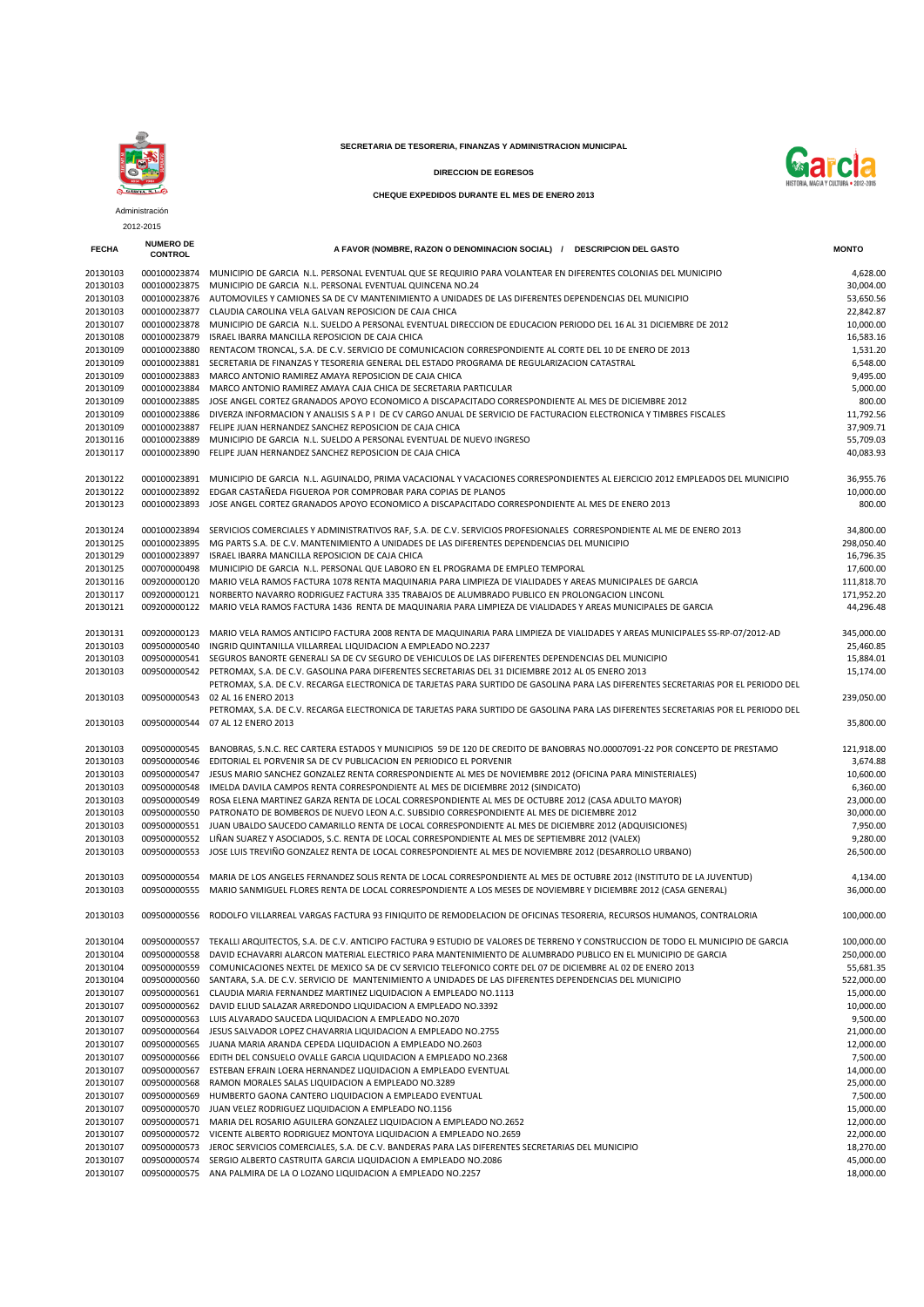| 20130108 | 009500000579 | MONICA MARIA DUEÑEZ RODRIGUEZ BASTONES PARA EVENTO DEL DIA DE ROSCA DE REYES                                                                                                                                                                                | 93,750.00  |
|----------|--------------|-------------------------------------------------------------------------------------------------------------------------------------------------------------------------------------------------------------------------------------------------------------|------------|
| 20130109 | 009500000580 | PETROMAX, S.A. DE C.V. VALES DE GASOLINA PARA ASIGNAR A DIFERENTES SECRETARIAS DEL MUNICIPIO DEL 07 AL 12 DE ENERO 2013                                                                                                                                     | 15,174.00  |
| 20130109 | 009500000581 | AUTOPOLIS CUMBRES, S.A. DE C.V. SERVICIO DE MANTENIMIENTO DE UNIDADES DE LAS DIFERENTES DEPENDENCIAS DEL MUNICIPIO                                                                                                                                          | 17,752.91  |
| 20130109 | 009500000582 | CARLOS ALBERTO HINOJOSA IBARRA LIQUIDACION A EMPLEADO NO.2090                                                                                                                                                                                               | 50,000.00  |
| 20130109 | 009500000583 | FRANCISCO ANTONIO RIVERA FLORES LIQUIDACION A EMPLEADO NO.1814                                                                                                                                                                                              | 23,000.00  |
| 20130109 | 009500000584 | IGNACIO ROMEO FERNANDEZ TREVIĐO LIQUIDACION A EMPLEADO NO.2660                                                                                                                                                                                              | 22,000.00  |
| 20130109 | 009500000585 | BLANCA GISELA AVILA PUGA LIQUIDACION A EMPLEADO NO.2308                                                                                                                                                                                                     | 9,000.00   |
| 20130109 | 009500000586 | IMELDA DEYANIRA RODRIGUEZ ESTALA LIQUIDACION A EMPLEADO NO.2655                                                                                                                                                                                             | 13,000.00  |
| 20130109 | 009500000587 | YULIANA YUDITH HUERTA ESTALA LIQUIDACION A EMPLEADO NO.2942                                                                                                                                                                                                 | 7,000.00   |
| 20130109 | 009500000588 | FERMIN LOPEZ ALVARADO LIQUIDACION A EMPLEADO NO.2218                                                                                                                                                                                                        | 15,000.00  |
| 20130110 | 009500000589 | DAVID ECHAVARRI ALARCON MATERIAL ELECTRICO PARA MANTENIMIENTO DE ALUMBRADO PUBLICO EN EL MUNICIPIO DE GARCIA                                                                                                                                                | 250,000.00 |
| 20130110 | 009500000590 | TECTON CONSTRUCTORES DE MONTERREY, S.A. DE C.V. ANTICIPO PARA LA INSTALACION Y OPERACION DE PISTA DE HIELO SINTETICO                                                                                                                                        | 400,000.00 |
| 20130110 | 009500000591 | ATLANTA DISEDO Y CONSTRUCCIONES, S.A. DE C.V. ANTICIPO FACTURA 4339 SUMINISTRO E INSTALACION DE PINOS NAVIDEÑOS                                                                                                                                             | 200,000.00 |
| 20130110 | 009500000592 | VICTOR MANUEL GUZMAN TREVIÑO SERVICIO DE MANTENIMIENTO A UNIDADES DE LAS DIFERENTES DEPENDENCIAS DEL MUNICIPIO                                                                                                                                              | 19,720.00  |
| 20130110 | 009500000593 | JOSE PASCUAL HERRERA VILLALOBOS SERVICIO DE MANTENIMIENTO A UNIDADES DE LAS DIFERENTES DEPENDENCIAS DEL MUNICIPIO                                                                                                                                           | 2,204.00   |
| 20130110 | 009500000594 | CARLOS VALTIER JIMENEZ REPOSICION DE CAJA CHCA                                                                                                                                                                                                              | 7,082.28   |
| 20130110 | 009500000595 | MUNICIPIO DE GARCIA N.L. SUELDO PENDIENTE A EMPLEADOS MUNICIPALES CORRESPONDIENTE A LA QUINCENA NO.24                                                                                                                                                       | 10,500.38  |
| 20130110 | 009500000596 | CARLOS RAUL RAMIREZ LUNA LIQUIDACION A EMPLEADO NO.3098                                                                                                                                                                                                     | 10,000.00  |
| 20130110 | 009500000597 | MARIA GUADALUPE RIOS RIVERA LIQUIDACION A EMPLEADO NO.2988                                                                                                                                                                                                  | 10,000.00  |
| 20130110 | 009500000598 | MARIA MARGARITA TORRES RODRIGUEZ LIQUIDACION A EMPLEADO NO.2435                                                                                                                                                                                             | 9,308.00   |
| 20130110 | 009500000599 | FRANCISCO HERNANDEZ JIMENEZ LIQUIDACION A EMPLEADO EVENTUAL                                                                                                                                                                                                 | 3,000.00   |
| 20130110 | 009500000600 | JOSE CASTAÑEDA RODRIGUEZ HONORARIOS CORRESPONDIENTES AL MES DE NOVIEMBRE 2012                                                                                                                                                                               | 7,624.44   |
| 20130111 | 009500000601 | TEKALLI ARQUITECTOS, S.A. DE C.V. RESTO FACTURA 9 ESTUDIO DE VALORES DE TERRENO Y CONSTRUCCION DE TODO EL MUNICIPIO DE GARCIA                                                                                                                               | 118,000.00 |
| 20130111 | 009500000602 | UNIVERSIDAD AUTONOMA DE NUEVO LEON SERVICIO DE ATENCION MEDICA A EMPLEADOS MUNICIPALES                                                                                                                                                                      | 60,583.50  |
| 20130111 | 009500000603 | UNIVERSIDAD AUTONOMA DE NUEVO LEON SERVICIO DE ATENCION MEDICA A EMPLEADOS MUNICIPALES                                                                                                                                                                      | 2,700.00   |
| 20130111 | 009500000604 | UNIVERSIDAD AUTONOMA DE NUEVO LEON SERVICIO DE ATENCION MEDICA A EMPLEADOS MUNICIPALES                                                                                                                                                                      | 9,700.00   |
| 20130111 | 009500000605 | UNIVERSIDAD AUTONOMA DE NUEVO LEON SERVICIO DE ATENCION MEDICA A EMPLEADOS MUNICIPALES                                                                                                                                                                      | 10,400.00  |
| 20130111 | 009500000606 | UNIVERSIDAD AUTONOMA DE NUEVO LEON SERVICIO DE ATENCION MEDICA A EMPLEADOS MUNICIPALES                                                                                                                                                                      | 540.00     |
| 20130114 | 009500000607 | RICARDO COVARRUBIAS DAVILA GASTOS DE REPRESENTACION CORRESPONDIENTES AL MES DE ENERO 2013                                                                                                                                                                   | 12,000.00  |
| 20130114 | 009500000608 | PETROMAX, S.A. DE C.V. VALES DE GASOLINA PARA ASIGNAR A DIFERENTES SECRETARIAS DEL 14 AL 19 DE ENERO 2013                                                                                                                                                   | 15,174.00  |
| 20130114 | 009500000609 | PETROMAX, S.A. DE C.V. RECARGA ELECTRONICA DE TARJETAS PARA SURTIDO DE GASOLINA A DIFERENTES SECRETARIAS DEL 14 AL 19 DE ENERO 2013                                                                                                                         | 35,800.00  |
| 20130114 | 009500000610 | RAUL MARIO MORENO DIAZ ANTICIPO DE LIQUIDACION A EMPLEADO NO.2970                                                                                                                                                                                           | 48,825.00  |
| 20130114 | 009500000611 | AXTEL S.A.B. DE CV SERVICIO TELEFONICO CORRESPONDIENTE AL CORTE DEL 27 DE NOVIEMBRE 2012                                                                                                                                                                    | 120,394.20 |
| 20130114 | 009500000612 | EDIFICACIONES AVANTE, S.A. DE C.V. ACTUALIZACIONES SEGUN JUICIO 464/2009                                                                                                                                                                                    | 178,639.10 |
| 20130114 | 009500000613 | SERVICIOS COMERCIALES Y ADMINISTRATIVOS RAF, S.A. DE C.V. SERVICIOS PROFESONALES (LIQUIDACION DE PERSONAL)                                                                                                                                                  | 34,800.00  |
| 20130115 | 009500000614 | CHEVROLET DEL RIO, S.A. DE C.V. SERVICIO DE MANTENIMIENTO DE UNIDADES DE LAS DIFERENTES DEPENDENCIAS DEL MUNICIPIO                                                                                                                                          | 36,795.90  |
| 20130115 | 009500000615 | RADIOMOVIL DIPSA SA DE CV SERVICIO TELEFONICO CORTE DEL 27 DE DICIEMBRE 2012                                                                                                                                                                                | 75,934.00  |
| 20130115 | 009500000616 | ORGANIZACION TUCAN, S.A. DE C.V. RESTO FACTURA 4246 BOLSITAS DE DULCES PARA EVENTO DEL DIA DEL NIÑO                                                                                                                                                         | 48,000.00  |
| 20130115 | 009500000617 | JUAN JOSE ALFARO RODRIGUEZ SERVICIO DE REPARACION DE LLANTAS A UNIDADES DE LAS DIFERENTES DEPENDENCIAS                                                                                                                                                      | 10,150.00  |
| 20130115 | 009500000618 | COPIADORAS Y TECNOLOGIA LASER SA DE CV RENTA DE COPIADORAS PARA DIFERENTES DEPENDENCIAS                                                                                                                                                                     | 52,066.58  |
| 20130115 | 009500000619 | ERNESTO AARON GUTIERREZ GALVAN ALIMENTOS A PERSONAL DE LAS DIFERENTES DEPENDENCIAS                                                                                                                                                                          | 5,742.00   |
| 20130115 | 009500000620 | HECTOR MARTIN RODRIGUEZ BOBADILLA FACTURA 3974 SERVICIO DE IMPRESION Y DISTRIBUCION DE AVISOS DE IMPUESTO PREDIAL                                                                                                                                           | 87,511.34  |
| 20130115 | 009500000621 | JAVIER SANTOS SANTOS MATERIAL DE LIMPIEZA PARA DIFERENTES DEPENDENCIAS                                                                                                                                                                                      | 91,792.88  |
| 20130115 | 009500000622 | KARLA ARELY VALERO MORAN SERVICIO DE RENTA DE SILLAS Y MESAS Y SERVICIO DE CAFE PARA DIFERENTES EVENTOS DEL MUNICIPIO                                                                                                                                       | 27,351.64  |
| 20130115 | 009500000623 | MARIO ADAME ARREDONDO RENTA DE PLANTA DE LUZ DEL 01 AL 08 DE ABRIL 2012 EN PARQUE ACUATICO                                                                                                                                                                  | 69,600.00  |
| 20130115 | 009500000624 | MIGUEL CASTRO NAVA SERVICIO DE MANTENIMIENTO A UNIDADES DE LAS DIFERENTES DEPENDENCIAS                                                                                                                                                                      | 27,526.80  |
| 20130115 | 009500000625 | PEDRO TORRES BANDA RENTA DE EQUIPO DE SONIDO PARA DIFERENTES EVENTOS DEL MUNICIPIO                                                                                                                                                                          | 99,644.00  |
| 20130116 | 009500000626 | RAUL LEAL GONZALEZ UNIFORMES A EMPLEADOS MUNICIPALES                                                                                                                                                                                                        | 69,591.40  |
| 20130116 | 009500000627 | RENOVADORA MEXICANA DE LLANTAS, S.A. LLANTAS A UNIDADES DE LAS DIFERENTES DEPENDENCIAS                                                                                                                                                                      | 94,563.20  |
| 20130116 |              | 009500000628 SERVICIOS PRIMARIOS GUERRA, S.A. DE C.V. MATERIAL ELECTRICO Y UNFORME TIPO TRAFICO PARA ENCENDIDO DE PINO Y PISTA DE HIELO                                                                                                                     | 23,151.28  |
| 20130116 | 009500000629 | SINERGIA EN LIMPIEZA INDUSTRIAL SA DE CV RENTA DE BAÑOS PORTATIL                                                                                                                                                                                            | 20,880.00  |
| 20130116 | 009500000630 | STEPHANY GUADALUPE BARRON JIMENEZ RENTA DE TOLDOS, SILLAS Y MESAS EN DIFERENTES EVENTOS DEL MUNICIPIO                                                                                                                                                       | 18,664.40  |
| 20130116 | 009500000631 | JOEL ANTONIO TREVIĐO GARZA SERVICIO DE FUMIGACION EN OFICINAS DE LAS DIFERENTES DEPENDENCIAS                                                                                                                                                                | 2,030.00   |
| 20130116 | 009500000632 | OSCAR ABOYTES SOSA SERVICIO DE REPARACION DE CERRADURAS                                                                                                                                                                                                     | 2,088.00   |
| 20130116 | 009500000633 | VIVA EL MUEBLE, S.A. DE C.V. FRIGOBAR Y HORNO DE MICROONDAS PARA OFICINA DE CONTRALORIA                                                                                                                                                                     | 6,032.00   |
| 20130116 | 009500000634 | BALDOMERO COSSIO SEPULVEDA ALIMENTOS DE PERSONAL DE DIFERENTES DEPENDENCIAS                                                                                                                                                                                 | 13,374.80  |
| 20130116 | 009500000635 | ELIAS OLIVO ARROYO EQUIPO DE SONIDO PARA DIFERENTES EVENTOS DEL MUNICIPIO                                                                                                                                                                                   | 21,460.00  |
| 20130116 | 009500000636 | ENRIQUE ALFONSO ORTEGA ROJAS AGUA EMBOTELLADA PARA UTILIZAR EN DIFERENTES EVENTOS DEL MUNICIPIO                                                                                                                                                             | 6,300.00   |
| 20130116 | 009500000637 | GASOLINERA SANTA CATARINA, S.A. DE C.V. SURTIDO DE GASOLINA PARA UNIDADES DE LAS DIFERENTES DEPENDENCIAS                                                                                                                                                    | 57,156.88  |
| 20130116 | 009500000638 | HIRAM DAVID MARTINEZ ROMERO MATERIALES PARA MANTENIMIENTO DE LAS DIFERENTES DEPENDENCIAS DEL MUNICIPIO                                                                                                                                                      | 11,100.00  |
| 20130116 | 009500000639 | MARGARITA MOLINA UVALLE PAPELERIA OFICIAL PARA DIFERENTES DEPENDENCIAS DEL MUNICIPIO                                                                                                                                                                        | 19,140.00  |
| 20130116 | 009500000640 | MARIANO GAONA TORRES SERVICIO DE MANTENIMIENTO A UNIDADES DE LAS DIFERENTES DEPENDENCIAS                                                                                                                                                                    | 15,834.00  |
| 20130116 | 009500000641 | OMAR COSSIO SEPULVEDA RENTA DE EQUIPO DE SONIDO, SILLAS, MESAS, PLANTA DE LUZ, EN DIFERENTES EVENTOS DEL MUNICIPIO                                                                                                                                          | 60,299.12  |
| 20130116 | 009500000642 | PRODUCTOS RIVIAL SA DE CV PINTURA PARA MANTENIMIENTO DE BARDAS DE LAS DIFERENTES COLONIAS DEL MUNICIPIO                                                                                                                                                     | 43,869.44  |
| 20130116 | 009500000643 | FLORISBINDA DE LEON LUNA ALIMENTOS A PERSONAL DE DIFERENTES DEPENDENCIAS DEL MUNICIPIO                                                                                                                                                                      | 7,180.40   |
| 20130117 | 009500000644 | PAPELES PREMIUM DE MEXICO, S.A. DE C.V. ANTICIPO FACTURA 4260 COMPRA DE UTILES ESCOLARES PARA APOYO A ALUMNOS DEL MUNICIPIO<br>AUTOEDICIONES ORIGINALES, S.A. DE C.V. IMPRESION DE TARJETAS DE PRESENTACION PARA PERSONAL DE LAS DIFERENTES SECRETARIAS DEL | 50,000.00  |
| 20130117 | 009500000645 | <b>MUNICIPIO</b>                                                                                                                                                                                                                                            | 92,800.00  |
| 20130117 | 009500000646 | SEVERA CANTU VILLARREAL APOYO DE PAGO DE RENTA A PERSONAS AFECTADAS POR PUENTE SAN SEBASTIAN                                                                                                                                                                | 4,600.00   |
|          |              | INSTITUTO DE LA VIVIENDA DE NUEVO LEON APOYOS ENTREGADOS DEL 01 AL 31 DE DICIEMBRE 2012 PARA BENEFICIARIOS DEL PROGRAMA                                                                                                                                     |            |
| 20130117 | 009500000647 | HURACAN ALEX                                                                                                                                                                                                                                                | 12,000.00  |
| 20130117 | 009500000648 | TIENDAS AMO S.A.P.I DE C.V. DEDUCCIONES A EMPLEADOS MUNICIPALES CORRESPONDIENTE A LA QUINCENA NO.01                                                                                                                                                         | 4,963.62   |
| 20130117 | 009500000649 | CIA COMERCIAL COMERNOVA SA DE CV DEDUCCIONES A EMPLEADOS MUNICIPALES CORRESPONDENTE A LA QUINCEN NO.01                                                                                                                                                      | 2,624.56   |
| 20130117 | 009500000650 | IMPULSORA PROMOBIEN SA DE CV DEDUCCIONES A EMPLEADOS MUNICIPALES CORRESPONDIENTE A LA QUINCENA NO.01                                                                                                                                                        | 155,475.30 |
| 20130117 | 009500000651 | RICARDO COVARRUBIAS DAVILA DEDUCCIONES A EMPLEADOS MUNICIPALES CORRESPONDIENTE A LA QUINCENA NO.01                                                                                                                                                          | 3,640.00   |
| 20130117 |              | 009500000652 FELIPE JUAN HERNANDEZ SANCHEZ REPOSICION DE GASTOS                                                                                                                                                                                             | 7,863.40   |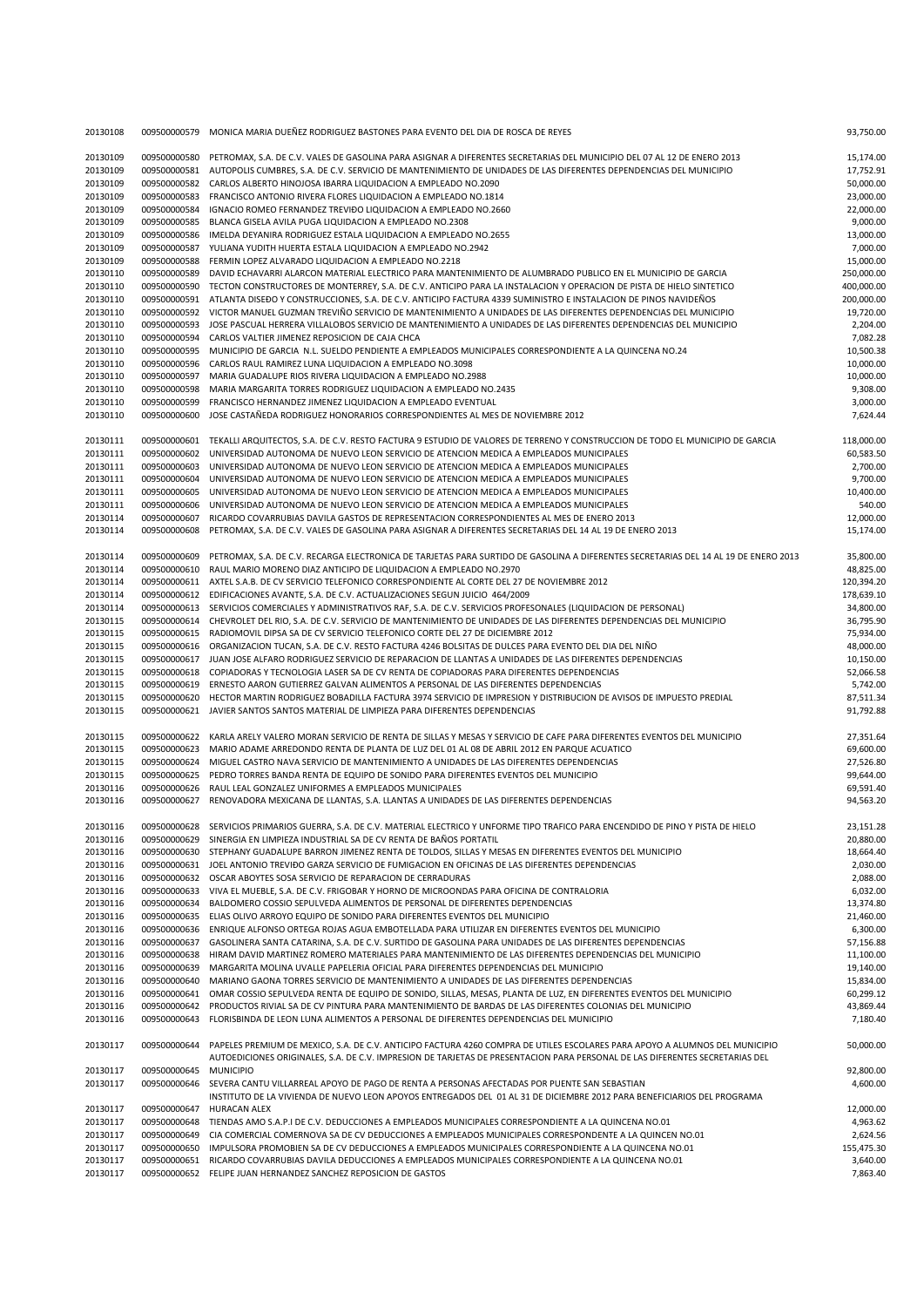| 20130117 | 009500000653 | JORGE ARTURO SANCHEZ SANCHEZ REPOSICION DE CAJA CHICA                                                                              | 15,060.04    |
|----------|--------------|------------------------------------------------------------------------------------------------------------------------------------|--------------|
| 20130117 | 009500000654 | BANOBRAS SNC REC CARTERA ESTADOS Y MUNICIPIOS 38 DE 120 DE CREDITO A BANOBRAS 8547-78 POR CONCEPTO DE PRESTAMO                     | 225,159.90   |
|          |              |                                                                                                                                    |              |
| 20130117 | 009500000655 | BANOBRAS, S.N.C. REC CARTERA ESTADOS Y MUNICIPIOS 49 DE 120 DE CREDITO A BANOBRAS NO.00007852-71 POR CONCEPTO DE PRESTAMO          | 152,589.90   |
|          |              | PETROMAX, S.A. DE C.V. RECARGA ELECTRONICA DE TARJETAS PARA SURTIDO DE GASOLINA A LAS DIFERENTES SECRETARIAS DEL 17 AL 31 DE ENERO |              |
| 20130117 | 009500000656 | 2013                                                                                                                               | 239,050.00   |
| 20130118 | 009500000657 | DAVID ECHAVARRI ALARCON MATERIAL ELECTRICO PARA MANTENIMIENTO DE ALUMBRADO PUBLICO EN EL MUNICIPIO DE GARCIA                       | 250,000.00   |
| 20130118 | 009500000659 | VICTOR MANUEL GUZMAN TREVIĐO MANTENIMIENTO A UNIDADES DE LAS DIFERENTES DEPENDENCIAS DEL MUNICIPIO                                 | 33,944.85    |
|          |              |                                                                                                                                    |              |
|          |              |                                                                                                                                    |              |
| 20130118 | 009500000660 | RODOLFO VILLARREAL VARGAS ANTICIPO FACTURA 93 REMODELACION DE OFICINAS DE TESORERIA, CONTRALORIA Y RECURSOS HUMANOS                | 63,427.12    |
| 20130121 | 009500000661 | HILDA LETICIA GONZALEZ AYALA RENTA DE LOCAL CORRESPONDIENTE AL MES DE NOVIEMBRE 2012 (ICET)                                        | 8,904.00     |
| 20130121 | 009500000662 | JOSE LUIS TREVIĐO GONZALEZ RENTA DE LOCAL CORRESPONDIENTE AL MES DE DICIEMBRE 2012 (DESARROLLO URBANO)                             | 26,500.00    |
| 20130121 | 009500000663 | ROSA ELENA MARTINEZ GARZA RENTA DE LOCAL CORRESPONDIENTE AL MES DE NOVIEMBRE 2012 (CASA ADULTO MAYOR)                              | 23,000.00    |
| 20130121 | 009500000664 | IMELDA DAVILA CAMPOS RENTA DE LOCAL CORRESPONDIENTE AL MES DE ENERO 2013 (SINDICATO)                                               | 6,360.00     |
|          |              |                                                                                                                                    |              |
| 20130121 | 009500000665 | JESUS MARIO SANCHEZ GONZALEZ RENTA DE LOCAL CORRESPONDIENTE AL MES DE DICIEMBRE 2012 (OFICINA DE MINISTERIALES)                    | 10,600.00    |
| 20130121 | 009500000666 | JUAN UBALDO SAUCEDO CAMARILLO RENTA DE LOCAL CORRESPONDIENTE AL MES DE ENERO 2013 (ADQUISICIONES)                                  | 7,950.00     |
| 20130121 | 009500000667 | MARIO SANMIGUEL FLORES RENTA DE LOCAL CORRESPONDIENTE AL MES DE ENERO 2013 (CASA DEL GENERAL)                                      | 18,000.00    |
| 20130121 | 009500000668 | ABEL CORTEZ HERNANDEZ LIQUIDACION A EMPLEADO NO.986 SEGUN JUICIO 402/2012                                                          | 293,886.20   |
| 20130121 | 009500000669 | JORGE ARTURO SANCHEZ SANCHEZ APERTURA DE CAJA CHICA PARA CONSUMOS DE PERSONAL DE DIFERENTES DEPENDENCIAS                           | 30,000.00    |
| 20130121 | 009500000670 | COMISION FEDERAL DE ELECTRICIDAD ENERGIA ELECTRICA DE DIFERENTES DEPENDENCIAS, MES DE DICIEMBRE 2012                               | 288,270.40   |
|          |              |                                                                                                                                    |              |
| 20130121 | 009500000671 | COMISION FEDERAL DE ELECTRICIDAD ENERGIA ELECTRICA DE ALUMBRADO PUBLICO, MES DE DICIEMBRE 2012                                     | 1,868,618.00 |
| 20130122 | 009500000672 | ENRIQUE CASTRO CORDOVA LIQUIDACION A EMPLEADO NO.3259                                                                              | 22,000.00    |
| 20130122 | 009500000673 | SERVICIOS DE AGUA Y DRENAJE DE MONTERREY AGUA DE DIFERENTES DEPENDENCIAS                                                           | 78,522.00    |
| 20130122 | 009500000674 | YARA CANTU LOFTON LIQUIDACION A EMPLEADO NO.2030                                                                                   | 25,000.00    |
| 20130122 | 009500000675 | KARLA IVONNE MIRELES SAUCEDA LIQUIDACION A EMPLEADO NO.2604                                                                        | 11,000.00    |
| 20130122 | 009500000676 | ROSALIA CASTILLO CASTRO LIQUIDACION A EMPLEADO NO.2520                                                                             | 14,000.00    |
|          |              |                                                                                                                                    |              |
| 20130122 | 009500000677 | MARIA DEL CARMEN CHAVEZ MARTINEZ LIQUIDACION A EMPLEADO NO.2936                                                                    | 10,000.00    |
| 20130122 | 009500000678 | JUAN IGNACIO AGUSTIN RAMIREZ SALAS LIQUIDACION A EMPLEADO NO.2627                                                                  | 13,000.00    |
| 20130122 | 009500000679 | AUTOMOVILES Y CAMIONES SA DE CV MANTENIMIENTO A UNIDADES DE LAS DIFERENTES DEPENDENCIAS DEL MUNICIPIO                              | 46,629.97    |
| 20130122 | 009500000680 | MARIA DE JESUS QUIROZ SEGOVIA LIQUIDACION A EMPLEADO NO.2201                                                                       | 14,000.00    |
| 20130123 | 009500000681 | PETROMAX, S.A. DE C.V. VALES DE GASOLINA PARA ASIGNAR A DIFERENTES SECRETARIAS DEL 21 AL 26 DE ENERO 2013                          | 15,174.00    |
| 20130123 |              |                                                                                                                                    |              |
|          | 009500000682 | CARLOS VALTIER JIMENEZ REPOSICION DE CAJA CHICA                                                                                    | 7,309.79     |
| 20130123 | 009500000683 | TELEFONOS DE MEXICO S.A.B. DE C.V. SERVICIO TELEFONICO (INSTITUTO DE LA JUVENTUD)                                                  | 2,150.00     |
| 20130123 | 009500000684 | TRANSPORTADORA DE PROTECCION Y SEGURIDAD, S.A. DE C.V. MANTENIMIENTO A UNIDADES DE LAS DIFERENTES DEPENDENCIAS                     | 10,219.60    |
| 20130123 | 009500000685 | MARIA ANGELICA COVARRUBIAS IBARRA LIQUIDACION A EMPLEADO NO.3333                                                                   | 21,685.00    |
| 20130123 | 009500000686 | BLANCA ESMERALDA GALLEGOS GARCIA LIQUIDACION A EMPLEADO NO.2809                                                                    | 9,000.00     |
| 20130123 | 009500000687 | JOSE ANGEL FLORES GUTIERREZ APOYO A MADRES DE NIÑOS DE GUARDERIA CORAZONCITOS, CERRADA EN DICIEMBRE 2012                           | 4,940.00     |
|          |              |                                                                                                                                    |              |
| 20130123 | 009500000688 | FELIPE JUAN HERNANDEZ SANCHEZ REPOSICION DE GASTOS                                                                                 | 9,599.00     |
| 20130123 | 009500000689 | CLAUDIA CAROLINA VELA GALVAN REPOSICION DE CAJA CHICA                                                                              | 10,492.54    |
| 20130124 | 009500000690 | CONSULTORES AGUILAR NAJERA, S.C. SERVICIO DE AUDITORIA FINANCIERA PERIODO DE 01 DE ENERO AL 31 DE MARZO 2012                       | 46,400.00    |
| 20130124 | 009500000691 | DAVID ECHAVARRI ALARCON MATERIAL ELECTRICO PARA MANTENIMIENTO DE ALUMBRADO PUBLICO EN EL MUNICIPIO DE GARCIA                       | 86,747.95    |
|          |              | TELEFONOS DE MEXICO S.A.B. DE C.V. SERVICIO TELEFONICO CORRESPONDIENTE A LOS MESES DE NOVIEMBRE Y DICIEMBRE 2012 PARA DIFERENTES   |              |
| 20130124 | 009500000692 | SECRETARIAS                                                                                                                        | 25,988.67    |
|          |              |                                                                                                                                    |              |
| 20130124 | 009500000693 | UNIVERSIDAD AUTONOMA DE NUEVO LEON ANTICIPO FACTURA 44730 SERVICIO DE ATENCION MEDICA A EMPLEADOS MUNICIPALES                      | 100,000.00   |
| 20130124 | 009500000694 | COMISION FEDERAL DE ELECTRICIDAD ELECTRIFICACION DE CANCHAS DEPORTIVAS DE LA COL. PASEO DE LAS MINAS                               | 4,200.22     |
| 20130124 | 009500000695 | RAFAEL PEĐA VALDES CARTA Y DICTAMEN DE VERIFICACION DE LAS INSTALACIONES ELECTRICAS EN CANCHAS DEPORTIVAS                          | 5,220.00     |
| 20130125 | 009500000696 | ISMAEL CARRIZALES MUÑOZ INDEMNIZACION A EMPLEADO EVENTUAL                                                                          | 80,610.27    |
| 20130125 | 009500000697 | SANTOS DAVID MARTINEZ GARCIA INDEMNIZACION A EMPLEADO EVENTUAL                                                                     | 42,777.31    |
| 20130125 | 009500000698 | DESARROLLO HUMANO ROTARIOS MONTERREY CUMBRES ABP DONATIVO                                                                          | 8,000.00     |
|          |              |                                                                                                                                    |              |
| 20130125 | 009500000699 | AUTOMOVILES Y CAMIONES SA DE CV SERVICIO DE MANTENIMIENTO A UNIDADES DE LAS DIFERENTES DEPENDENCIAS                                | 18,003.55    |
| 20130125 | 009500000700 | TRACTO REFACCIONES GALOPE SA DE CV SERVICIO DE MANTENIMIENTO A UNIDADES DE LAS DIFERENTES DEPENDENCIAS                             | 40,174.75    |
| 20130125 | 009500000701 | LUIS LEONARDO BLANCO GUTIERREZ ALIMENTOS A EMPLEADOS MUNICIPALES EN DIFERENTES EVENTOS DEL MUNICIPIO                               | 36,072.52    |
| 20130125 | 009500000702 | CARMELO MORALES DOMINGUEZ INDEMNIZACION A EMPLEADO EVENTUAL                                                                        | 65,610.42    |
| 20130125 | 009500000703 | MARTIN SANCHEZ HERNANDEZ INDEMNIZACION A EMPLEADO EVENTUAL                                                                         | 113,086.80   |
|          |              |                                                                                                                                    | 27,104.88    |
| 20130125 | 009500000704 | COMISION FEDERAL DE ELECTRICIDAD RE CONEXION DE LINEAS ELECTRICAS EN EL GIMNASIO BLUE DEMON                                        |              |
| 20130125 | 009500000705 | VICENTE TREVIĐO CORTES REEMBOLSO POR PAGO EXCEDENTE DE IMPUESTO PREDIAL SEGUN EXPEDIENTES 01-045-020 Y 01-045-019                  | 3,873.00     |
| 20130125 | 009500000706 | RIGOBERTO MONTOYA BARAJAS HONORARIOS POR CURSO DE PREPARACION PARA EXAMEN DE ADMISION A LA PREPARATORIA                            | 4,000.00     |
| 20130125 | 009500000707 | OSCAR RODRIGUEZ RODRIGUEZ HONORARIOS POR CURSO DE PREPARACION PARA EXAMEN DE ADMISION A LA PREPARATORIA                            | 4,000.00     |
| 20130125 | 009500000708 | JOSE SANTOS HERNANDEZ MARTINEZ HONORARIOS POR CURSO DE PREPARACION PARA EXAMEN DE ADMISION A LA PREPARATORIA                       | 4,000.00     |
| 20130125 | 009500000709 | DORA ESTHELA MARTINEZ ESPARZA HONORARIOS POR CURSO DE PREPARACION PARA EXAMEN DE ADMISION A LA PREPARATORIA                        | 4,000.00     |
| 20130125 | 009500000710 | LUIS ARTURO SANMIGUEL GUAJARDO HONORARIOS POR CURSO DE PREPARACION PARA EXAMEN DE ADMISION A LA PREPARATORIA                       | 4,000.00     |
|          |              |                                                                                                                                    | 4,000.00     |
| 20130125 |              | 009500000711 BLANCA LETICIA ALVAREZ SALAZAR HONORARIOS POR CURSO DE PREPARACION PARA EXAMEN DE ADMISION A LA PREPARATORIA          |              |
| 20130128 |              | 009500000713 JORGE ARTURO SANCHEZ SANCHEZ REPOSICION DE CAJA CHICA                                                                 | 14,535.97    |
| 20130129 | 009500000715 | JORGE MACHADO CARRANZA ANTICIPO POR ASESORIA PARA EL DESARROLLO DEL PLAN MUNICIPAL 2012 - 2015                                     | 76,850.00    |
| 20130129 | 009500000716 | PROVEEDORA DE TECNOLOGIA ESPECIALIZADA, S.A. DE C.V. EQUIPO DE COMPUTACION PARA DIRECCION DE INGRESOS                              | 29,696.00    |
| 20130129 | 009500000717 | LUIS LEONARDO BLANCO GUTIERREZ ALIMENTOS A EMPLEADOS MUNICIPALES                                                                   | 24,998.00    |
| 20130129 | 009500000718 | PETROMAX, S.A. DE C.V. VALES DE GASOLINA PARA ASIGNAR A DIFERENTES SECRETARIAS DEL 28 ENERO AL 02 DE FEBRERO 2013                  | 15,174.00    |
|          |              | PETROMAX, S.A. DE C.V. RECARGA ELECTRONICA DE TARJETAS PARA SURTIDO DE GASOLINA A DIFERENTES SECRETARIAS DEL 01 AL 15 DE FEBRERO   |              |
|          |              |                                                                                                                                    |              |
| 20130129 | 009500000719 | 2013                                                                                                                               | 253,050.00   |
| 20130129 | 009500000720 | IRMA CATALINA MARTINEZ AVALOS LIQUIDACION A EMPLEADO NO.2229                                                                       | 11,000.00    |
| 20130129 | 009500000721 | ABRAHAM ALEJANDRO VENEGAS GARCIA LIQUIDACION A EMPLEADO EVENTUAL                                                                   | 5,439.47     |
| 20130129 | 009500000722 | ELIAS CORTEZ LUNA LIQUIDACION A EMPLEADO NO.2636                                                                                   | 45,000.00    |
| 20130129 | 009500000723 | JOSE LUIS ROJAS FLORES APOYO DE JUEGOS PIROTECNICOS PARA FESTEJO DEL DIA 2 DE FEBRERO 2013, EN EJIDO RINCONADA                     | 8,500.00     |
|          |              |                                                                                                                                    |              |
| 20130129 |              | 009500000724 RECREACION Y CULTURA SOCIAL A.C. APOYO A LA EDUCACION MES DE SEPTIEMBRE 2012                                          | 27,000.00    |
| 20130129 | 009500000725 | SONIA ABIGAIL ABOYTES CARDONA COBERTURA DE VIDEO DE EVENTOS DEL MUNICIPIO                                                          | 52,780.00    |
| 20130130 | 009500000726 | CESAR VALDES MARTINEZ REPOSICION DE GASTOS                                                                                         | 33,982.40    |
|          |              | RODOLFO VILLARREAL VARGAS RESTO DE FACTURA 93 Y FACTURA 99 TRABAJOS REMODELACION DE OFICINAS TESORERIA, RECURSOS HUMANOS Y         |              |
| 20130130 | 009500000727 | CONTRALORIA                                                                                                                        | 100,143.40   |
|          |              | PETROMAX, S.A. DE C.V. RECARGA ELECTRONICA DE TARJETAS PARA SURTIDO DE GASOLINA A DIFERENTES SECRETARIAS DEL 01 AL 15 DE FEBRERO   |              |
|          |              |                                                                                                                                    |              |
| 20130131 | 009500000728 | 2013                                                                                                                               | 19,000.00    |
| 20130131 | 009500000730 | AUTOMOVILES Y CAMIONES SA DE CVSERVICIO DE MANTENIMIENTO A UNIDADES DE LAS DIFERENTES DEPENDENCIAS                                 | 50,106.76    |
| 20130131 |              | 009500000731 AUTOMOVILES Y CAMIONES SA DE CVSERVICIO DE MANTENIMIENTO A UNIDADES DE LAS DIFERENTES DEPENDENCIAS                    | 52,149.16    |